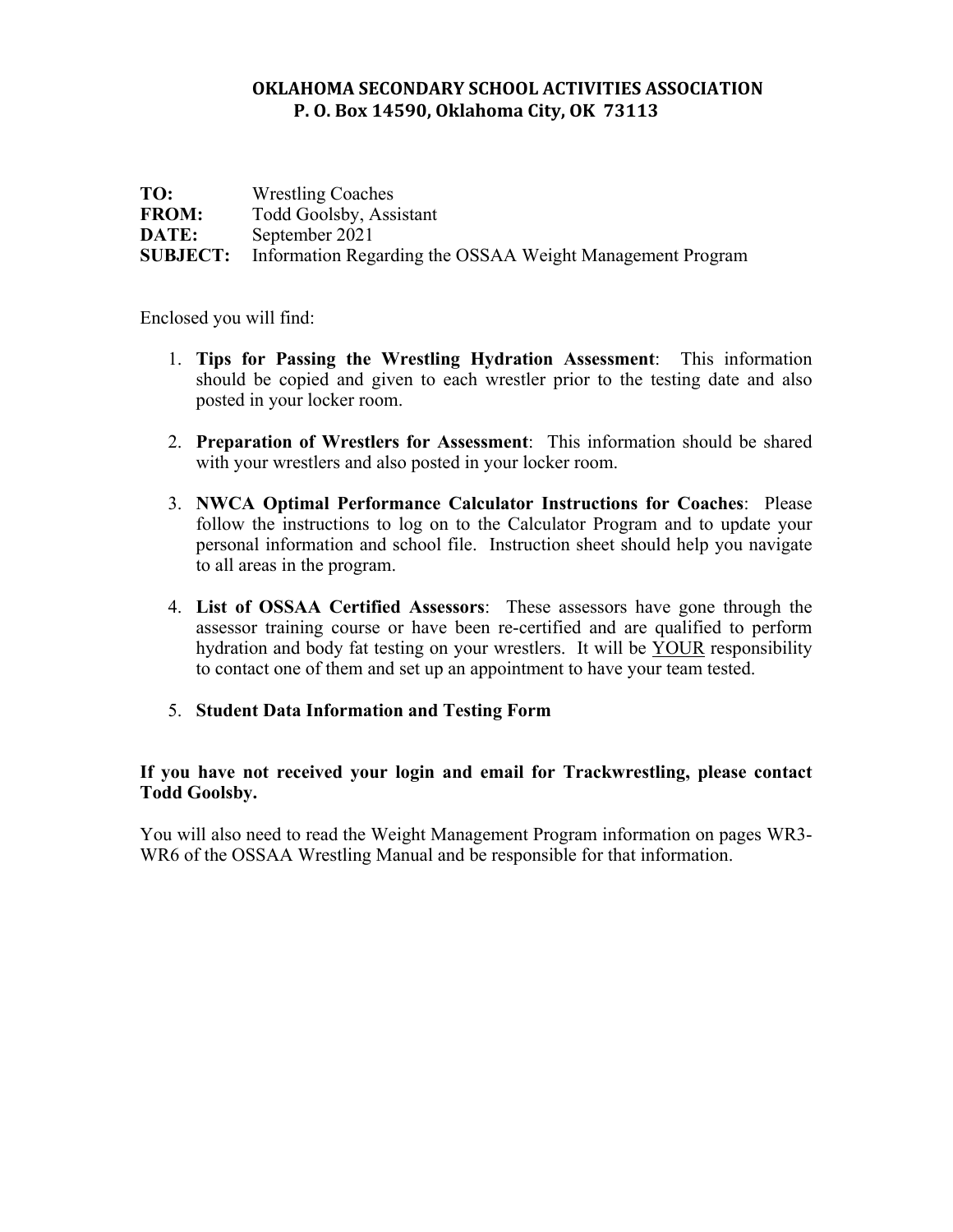## **HOW TO PASS THE WRESTLING HYDRATION ASSESSMENT**

Following these tips will help wrestlers pass the hydration assessment and give the most favorable body composition results.

### **Two days before hydration and body compositions assessing:**

- DRINK AT LEAST 8-10, 8 OUNCE GLASSES OF FLUIDS DURING THE DAY. (Remember, water has no calories.)
- Drink an additional 16 ounces of water for each pound you may have lost the day during a sport practice.
- Avoid drinks containing caffeine, such as iced tea, caffeinated pop and coffee.
- Increase the intake of high fiber foods to help eliminate excess waste from the body.
- (Whole grain breads, muffins & cereals, fresh fruits, salad, vegetables)
- AVOID salty foods. (Potato chips, pretzels, pizza, tuna, crackers, soft drinks, sports drinks.)
- Discontinue the use of vitamins and other supplements, unless prescribed by your doctor, as they may cause the urine to be darker than normal.

#### **One day before hydration and body composition assessing:**

- CONTINUE DRINKING PLENTY OF WATER. You should be urinating several times during the day and your urine should be clear.
- Drink an additional 16 ounces of water for each pound you my have lost that day during a sport practice.
- Avoid drinks containing caffeine, such as iced tea, caffeinated pop and coffee.
- Avoid eating foods high in chocolate.
- Eat smaller meals, but eat more frequently, if necessary.
- Continue to eat foods high in fiber.
- AVOID FOODS HIGH IN FAT AND SALT!
- Urine should be clear to indicate you are fully hydrated.

## **The day of hydration and body composition assessing:**

## **\*Early morning assessing:**

- DO NOT EXERCISE BEFORE THE ASSESSMENT.
- DRINK WATER WHEN YOU FIRST GET OUT OF BED.
- Do NOT urinate until you arrive at the assessment site and proved a urine sample.
- Do NOT eat until after the test.

## **\*Late morning, or afternoon, assessing:**

- DO NOT EXERCISE FOR SEVERAL HOURS BEFORE THE ASSISSMENT.
- Continue to drink plenty of water throughout the day.
- Urinate several times during the day until 1-2 hours before the assessment.
- Eat small portions and eat lighter foods. (Fruits, cereals, juices)
- DO NOT EAT fatty or salty foods.
- DO NOT DRINK salty drinks, such as pop & sports drinks.
- DO NOT EAT within several hours of the assessment.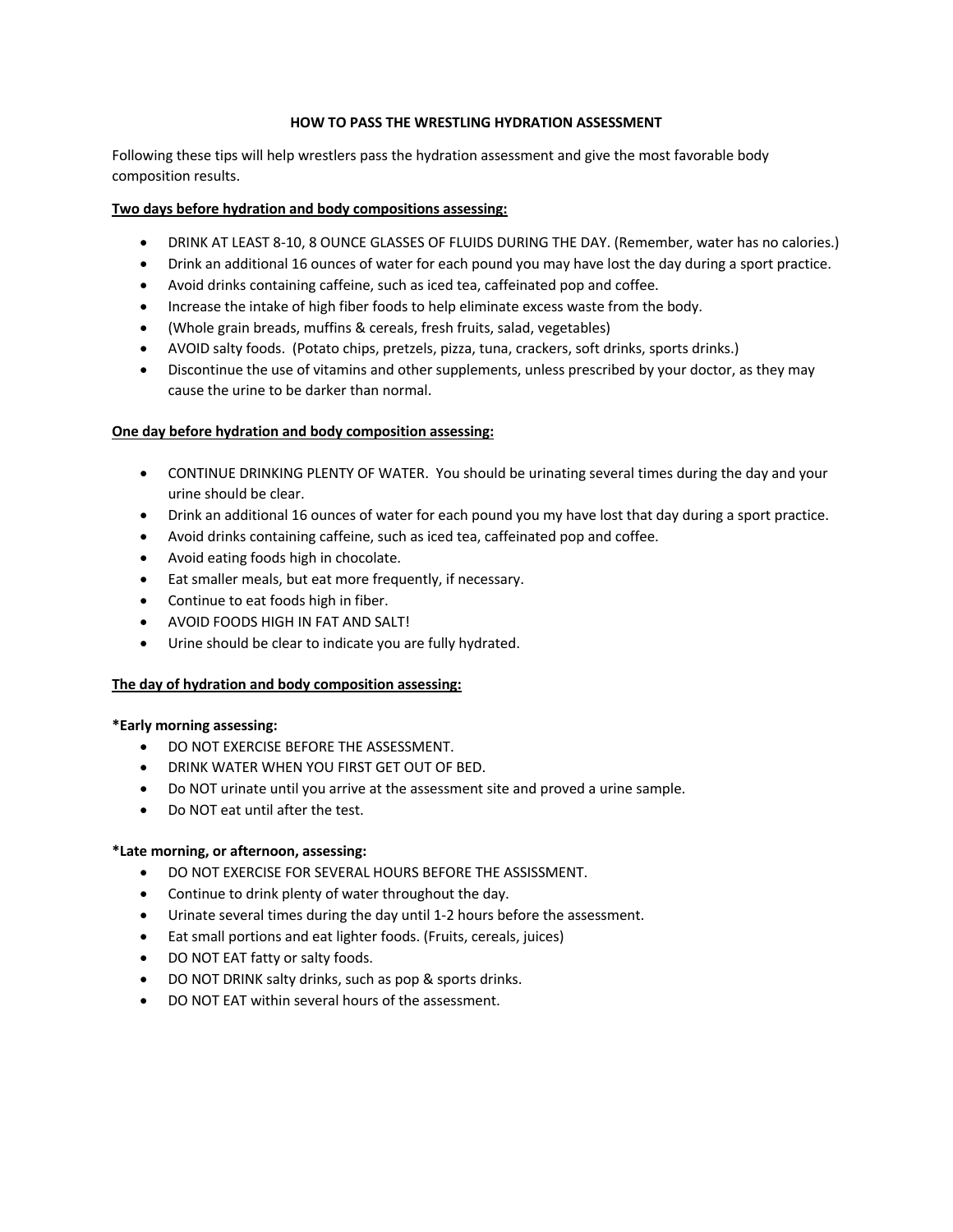# PREPARATION OF WRESTLERS FOR ASSESSMENT

- 1. No vigorous activities that cause excessive sweating on the evening before and the day of the testing.
- 2. Avoid foods and/or supplement that may contribute to water loss such as chocolate, soft drinks, coffee, and creatine for at least 24-48 hours.
- 3. Review and post the Tips for Passing the Wrestling Hydration Assessment with your wrestlers.
- 4. Eat a normal balanced diet emphasizing foods with high water content such as fruits and vegetables.
- 5. Be awake three (3) hours prior to testing.
- 6. Do not eat two hours prior to testing.
- 7. Student data sheets on each wrestler are completed prior to the assessment including the parent or guardian signature.
- 8. Attire for males shall be shorts and t-shirt, females shall be shorts and a halter top or sports bra.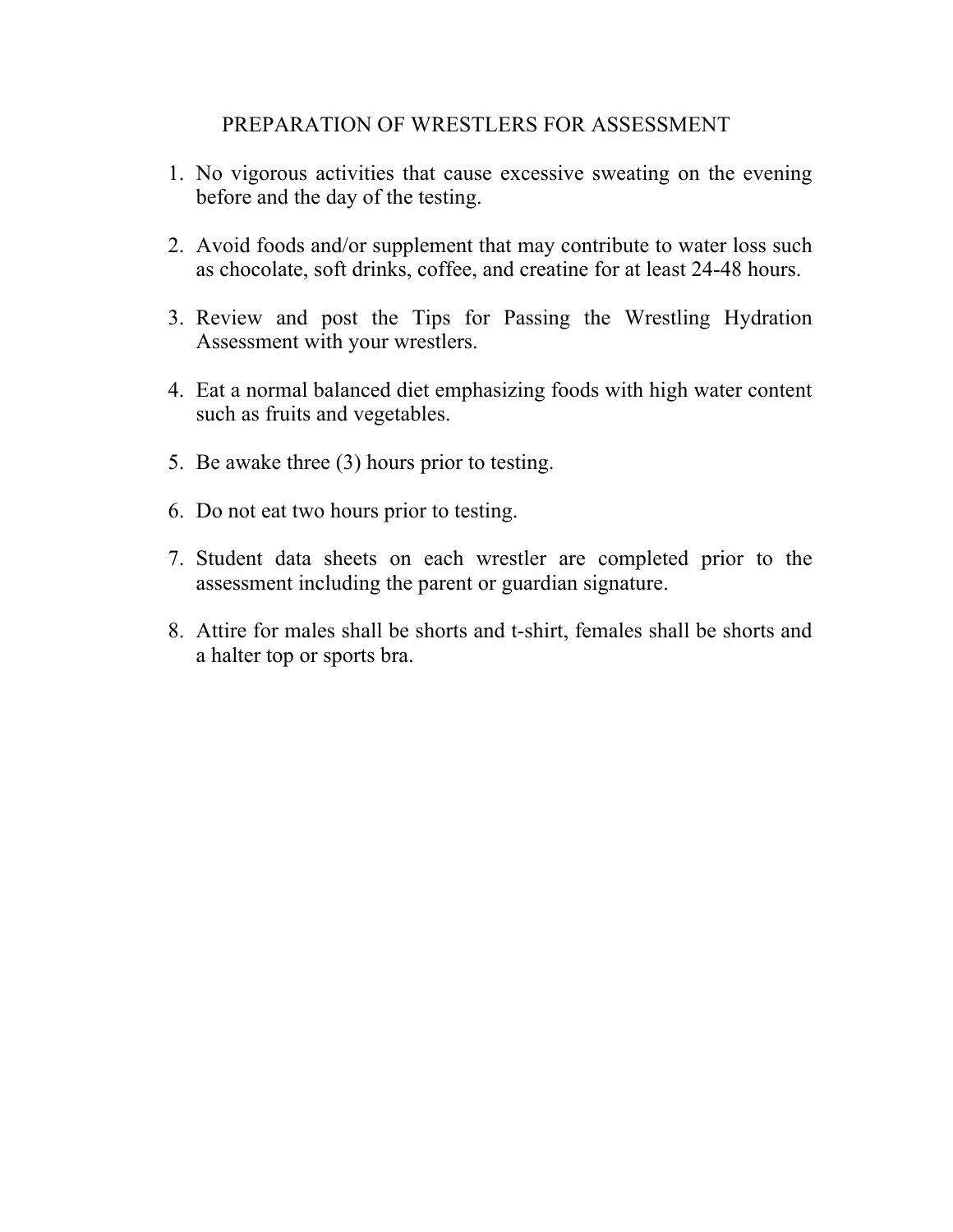| <b>SCHOOL:</b>          |                          |
|-------------------------|--------------------------|
| <b>School Login:</b>    | <b>Coaches Password:</b> |
| <b>School Password:</b> | (For Assessor Only)      |

# **Optimal Performance Calculator Instructions for Coaches in State Mandated Programs**

## **How to log into the program**

- 1. Go to the NWCA home page at www.nwcaonline.com
- 2. On NWCA home page, go to top menu bar under *Weight Management* click on the *Optimal Performance Calculator*.
- 3. You will now be directed to the Optimal Performance Calculator Program (www.nwcaonline.com/nwcaonline/default.aspx).
- 4. Once at the OPC home page click on the *login* tab on the menu bar.
- 5. On the login page, the coach will enter his/her NWCA user ID and password. (The password is the coach's assigned login id for the initial login; the coach will be prompted to change his/her password to a permanent password)
- 6. You will now be logged into the program at the scholastic homepage of the Optimal Performance Calculator Program (www.nwcaonline.com/nwcaonline/peformance/scholastic.aspx)

## **How to complete individual profile**

- 1. A blank profile form will appear that the coach will be asked to complete with his/her contact information
- 2.Enter name of head coach
- 3.Enter all contact information
- 4.**Enter a password reminder question**
- 5.**Enter a password reminder question**
- 6.In the new password field box, enter a new password. Confirm the password in the next form field.
- 7. After all fields are entered, click on update contact information

## **How to enter the test assessment data: (please know that you will not be able to save the assessments online)**

*The calculations on your test assessment form will mirror the calculations on your official state assessment form*

- 1. Once the coach is at the scholastic homepage of the OPC, the coach will put his cursor over the *Coaches* tab. A drop down menu will appear and the Assessor/Coach will select *Test Assessment*.
- 2. After clicking *Test Assessment* a blank assessment form will appear. If you are entering test assessment data for a female please click on the "add female wrestler link". This will take you to a special test assessment form for females.
- 3. Begin entering the data onto your initial assessment screen. Be sure to use the "TAB BUTTON" on your keyboard to navigate through the form. Failure to do so will result in the inability for the calculator to function correctly.
- 4. **Please note:** If you are using Bio-Impedance, Underwater weighing or Bod Pod to assess body fat, do not enter information into the skin fold area. You will manually enter the Body Fat percentage into the field provided at Step 3.
- 5. When you have successfully calculate the Minimum Wrestling Weight on the Initial Assessment form, please scroll to the bottom of the page and click on Print Test. You will be able to print the assessment form, but will not be able to save it.
- 6. **Make sure your margins are set to: .5 on top and bottom and .25 for the right and left side.**
- 7. To repeat the process for an additional wrestler, please use the same form and enter new test assessment data.

## **How to view and print the alpha master roster**

- *1.* On the scholastic OPC homepage menu bar, click on the *Alpha Master Report* under the *Coaches tab* on the menu bar.
- *2.* The "Alpha master report" will appear with all of the team's wrestlers and their assessment data (this includes the wrestler's minimum weight class and the first date they may compete at that weight class)
- *3.* Click on the print button at the bottom of the page to print the form. This form should be brought to all matches and weigh-ins.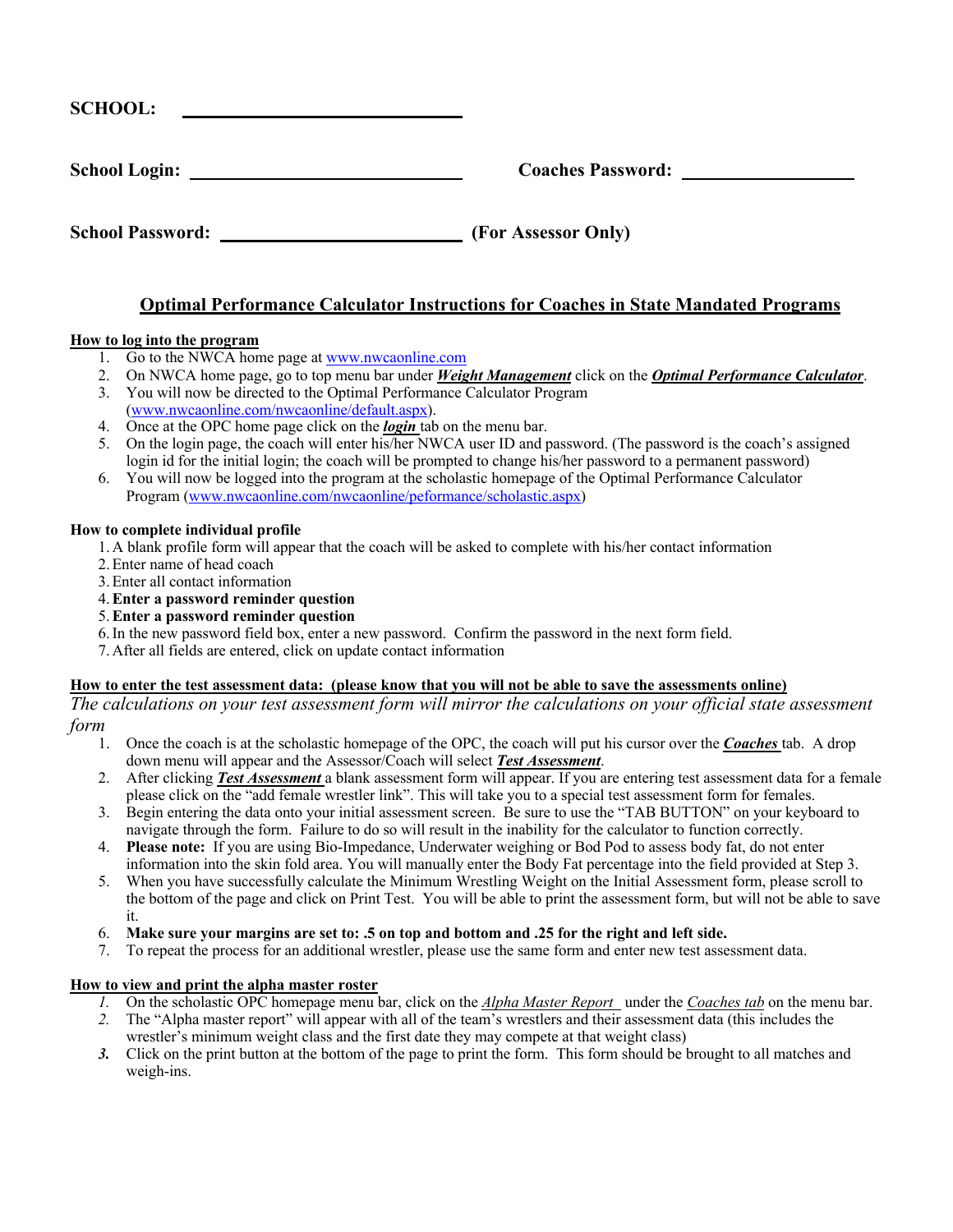## **How to view wrestler's assessments**

- 1. On the scholastic OPC homepage menu bar, click on *wrestlers on file* under the coaches tab on the menu bar.
- 2. After logging in, a list of wrestlers who have completed assessment will appear (this page is titled "wrestlers on file").
- 3. On the "wrestlers on file" page, click on the *select link* under the assessment column for the wrestler you would like to view the assessment data form
- 4. After clicking on the select button for the desired wrestler, that individual wrestler's initial assessment will populate the page.
- 5. To print the assessment form, scroll to the bottom and click on the print button.
- 6. To view another wrestler's assessment, you can scroll to the bottom of the current wrestler's assessment form and click on *Retrieve Wrestler*. This will bring up the "wrestlers on file" page. You can click on the *Back* button on your computer tool bar to take you back to the "wrestlers on file" page.

## **How to view individual weight loss plan**

- 1. On the Scholastic OPC homepage, click on *Individual Weight Loss Plan* on the drop down menu underneath the *Coaches heading* on the main tool bar.
- 2. You will now be on a page that lists all of the wrestlers on file.
- 3. Select the date range from the calendars provided.
- 4. After selecting the date range you prefer, click on the check box titled "apply date filter to wt loss plan."
- 5. After applying the date filter, click on the wrestler's name that you would like to view.
- 6. Print from the file option from the tool bar.
- 7. Please note: You may also view a wrestler's weight loss plan from the "wrestler's on file" page. However, you will not be able to provide a date filter by using this option.

#### **How to retrieve login and password information for student-athletes so they can view their individual assessment data as well as access the integrated nutrition program (please note, the wrestlers can design their own customized diet that honors their weight loss/gain plan by using these codes).**

- 1. On the Scholastic OPC homepage, click on *Wrestlers on File* on the drop down menu underneath the *Coaches* heading on the main tool bar.
- 2. You will now be on the 'wrestlers on file' page.
- 3. The program will automatically assign each wrestler a unique *Login ID* and *Password for each wrestler.*
- 4. At the top of the page, click on the "export wrestlers name and password to excel." This will export the page to an excel document which you can download and print to your computer.
- 5. The coach should give each individual wrestler their unique *Login ID* and *Password.* The wrester and his/her parents have access to their individual assessment data and the nutrition program.

Once the coach/assessor is finished working on the Optimal Performance Calculator Program, he/she should make sure to logoff on the menu bar on the Scholastic OPC homepage.

## **Contact to us**

For more information, please visit the NWCA Optimal Performance Website at www.nwcaonline.com. For problems or questions please contact the NWCA office at 717-653-8009 or email at ptocci $@n$ nwca.cc.